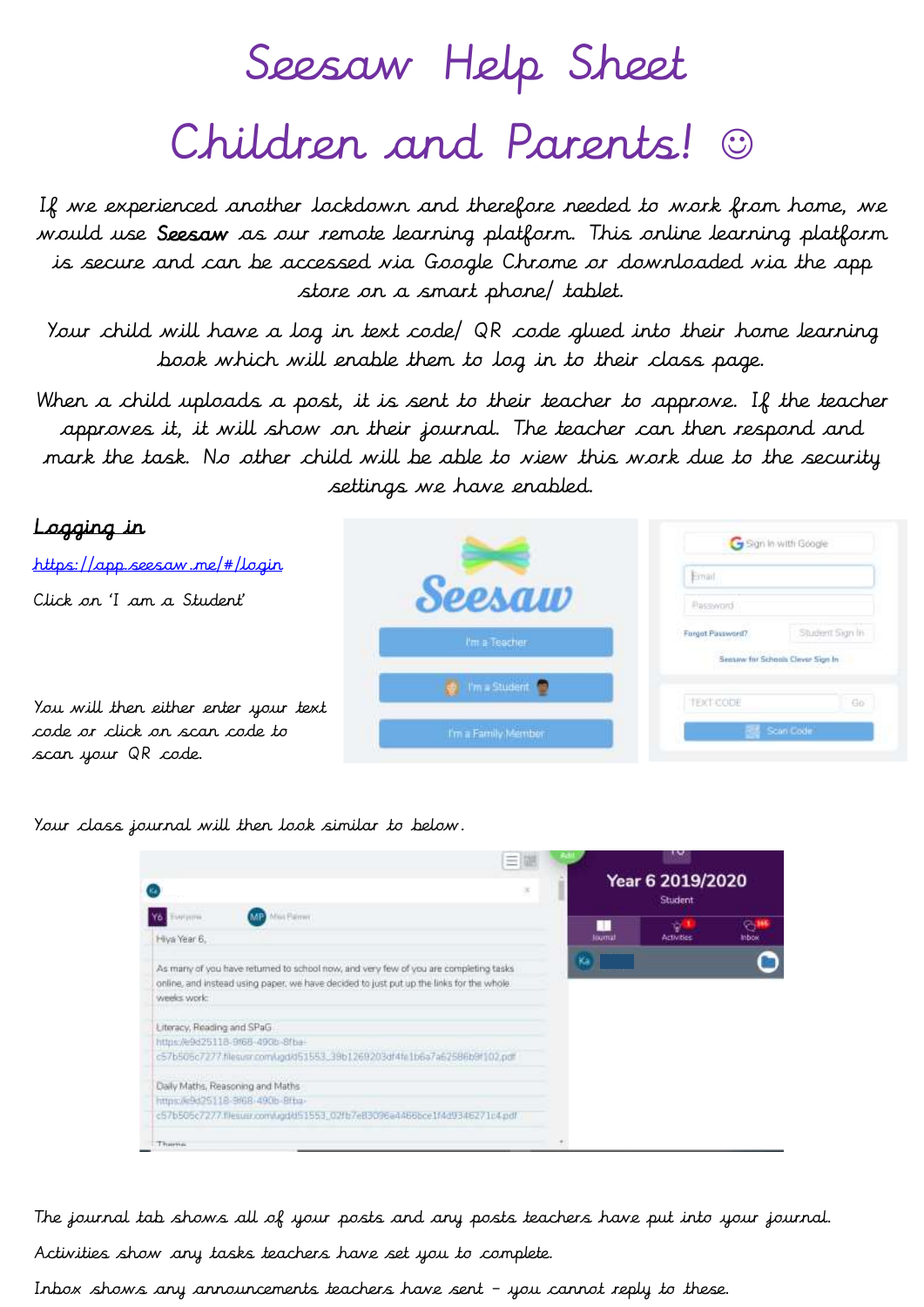## Completing an activity

You will need to click on the activity tab, find the activity you wish to complete first, and then click on 'Add response'



This will then open up the activity you've been set. You can then respond on the screen using the different tools.



The T tool allows you to type text anywhere

you to take a photo of your work on paper and upload to the activity.

on the screen The microphone allow you to record yourself the screen The camera tool allows talking

These pens and pencils allow you to draw/write by hand on